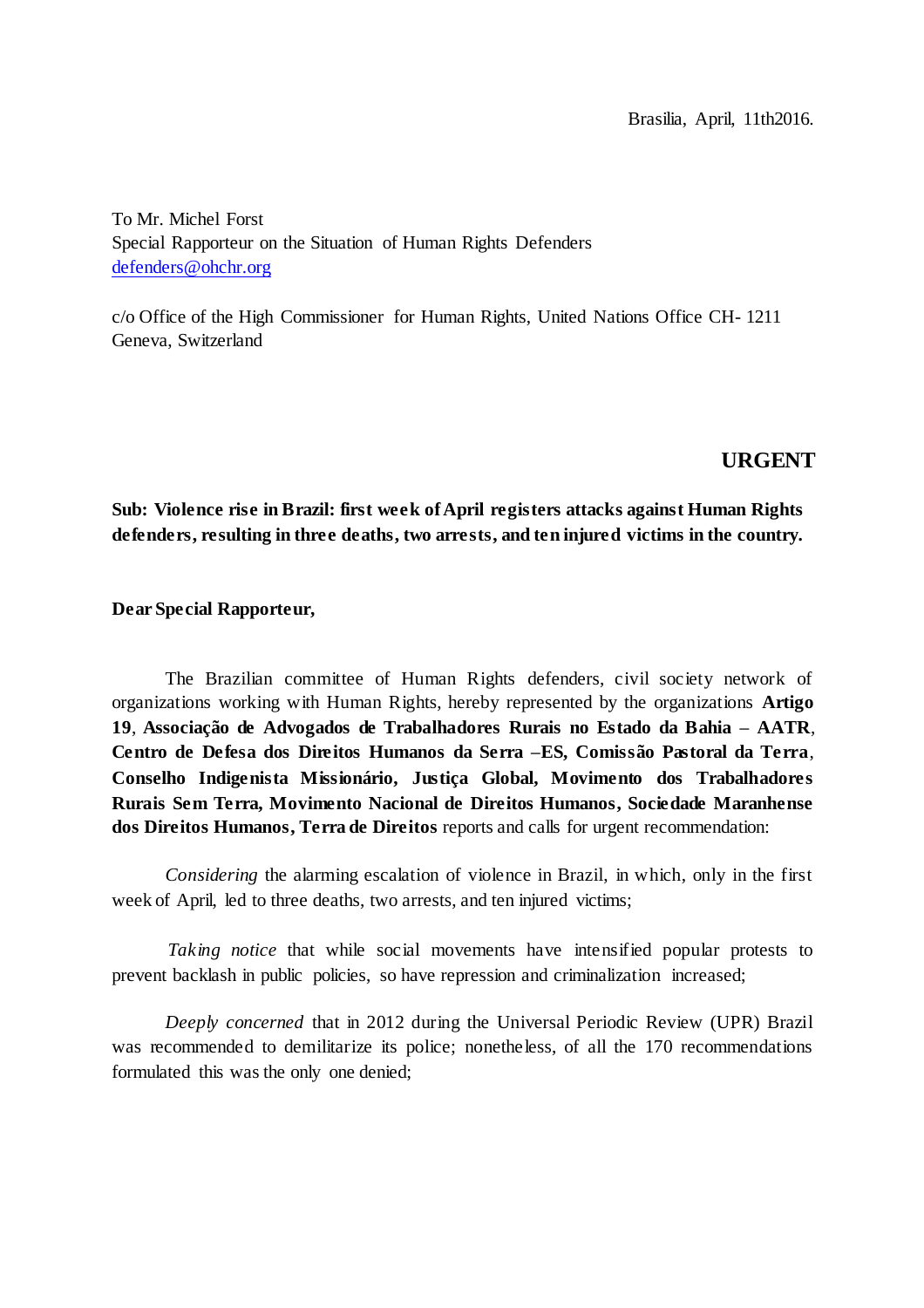*Emphasizing* the historic of violations perpetrated by the military police of Paraná in particular those perpetrated against rural workers and the fact that the state authorities have been condemned by the  $IACHR<sup>1</sup>$ ;

*Keeping in mind* that in February a document was delivered to this rapporteur stating that 08 Human Rights defenders had been assassinated in 2016 in Brazil, a higher number in comparison to the same date in 2015;

*Disturbed* that up until now 13 deaths of Human Rights Defenders have been accounted for this year, based on a report released by the Brazilian Committee of Human Rights Public Defenders, we inform your Excellency of the violence rise detailed below.

# **Detailed Report of recent events:**

## **Dom Tomas Balduíno camp massacre**

- 1. In the afternoon of April 7th, families from the Landless movement (MST Movimento dos Trabalhadores Rurais Sem Terra), organized in the Dom Tomas Balduíno camp, in the municipality of Quedas do Iguaçu, Paraná state, were victims of an ambush promoted by the Military Police force from the region and private security guards from the company Araupel.
- 2. Vilmar Bordim, 44, married, father of three children, and Leomar Bhorbak, 25, married to a pregnant spouse, both rural workers, were murdered in the attack. Other 07 workers were severely wounded and two people were taken under custody to testify, but have already been released.
- 3. According to a Press release by MST, "*the ambush happened while 25 workers circulated by truck or motorcycle, 6 km away from the camp, within the perimeters declared public by the justice, when they were surprised by the entrenched officers and guards*."
- 4. For almost two hours the area was isolated by the Military Police who prevented family members from accessing the place and denied assistance to the injured victims.
- 5. Since the Military Police was involved in the death of rural workers, there is the serious concern that the investigations were not carried out impartially. Thus, civil society made a request to the Ministry of Justice so the Federal Police could take part on the investigation.

<sup>&</sup>lt;sup>1</sup> Garibaldi vs. Brasil, 2009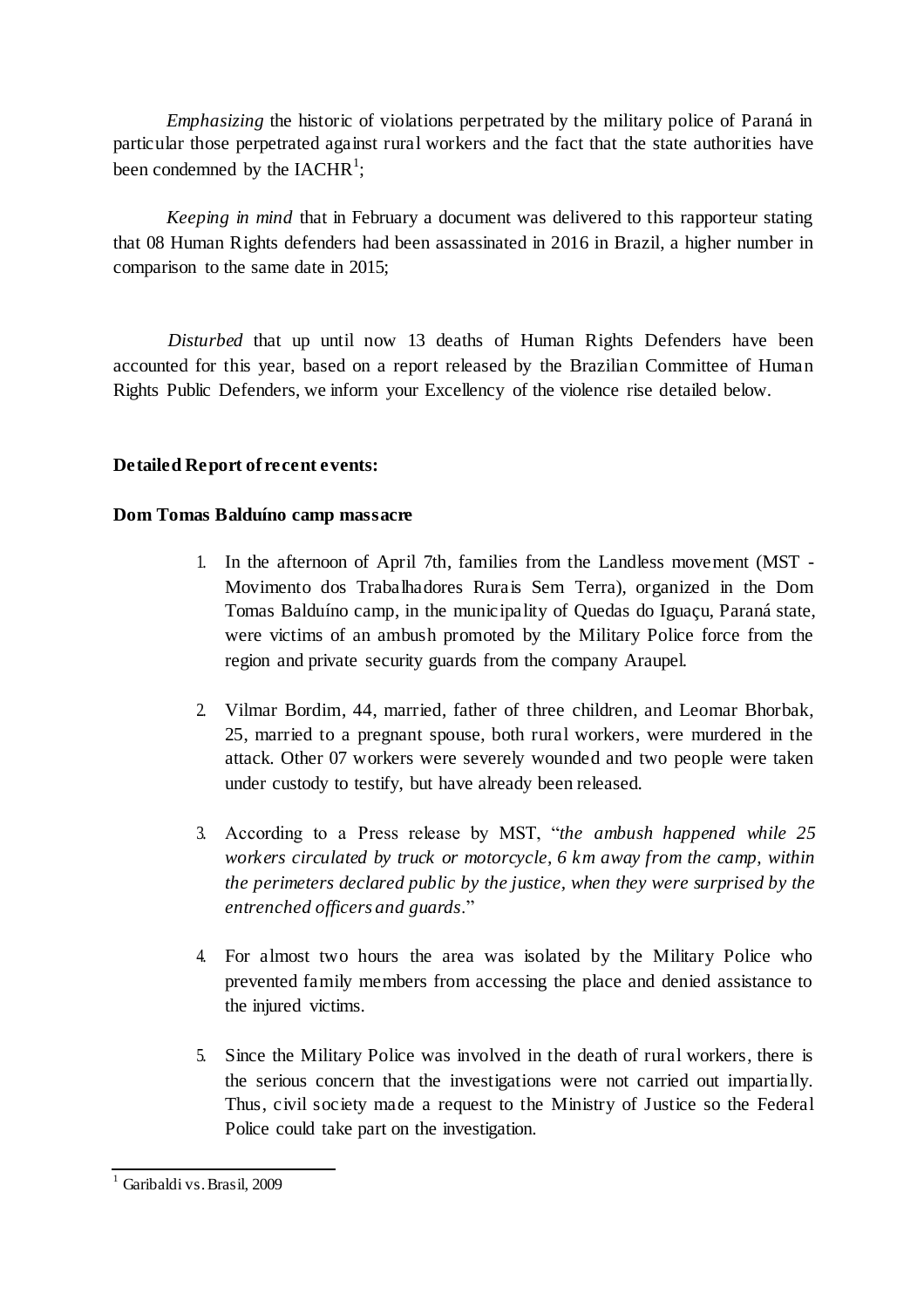6. Human rights violations continue to take place in the region. Antonio de Miranda, MST leadership, received an anonymous death threat over the phone on April,  $9<sup>th</sup>$ . Two other members of the movement are at the hospital and warrants of arrest have already been issued for them. They were also denied access to a lawyer.

## **Indigenous leaders detained**

- 1. Also on April 7th, Rosivaldo Ferreira da Silva, Cacique Babau Tupinambá, and his brother, José Aelson Jesus da Silva, the Teity Tupinambá, were arrested by the Military Police (PM) in the municipality of Olivença. Both are community leaders who advocate for the final process of land demarcation of their traditional territory. Their arrest was determined for disagreeing with the comercial exploitation of an area within the Tupinambá Indigenous territory.
- 2. Both men are threatened defenders of Human Rights, included in the National Human Rights Defenders Protection Programme due to various murder attempts. The Cacique himself reported the escalation of violence to the United Nations Special Rapporteur on Human Rights of Indigenous Peoples in the occasion of her visit to the Tupinambá da Serra do Padeiro village in March, 13th, 2016.
- 3. The Ilhéus Federal Justice denied the taking place of a custody hearing, guaranteed by the Brazilian law as an indispensable act to assess the need of keeping the accused in prison. They were taken to the town's Penitentiary, where there are major concerns they may suffer more acts of violence.

### **Other human rights defenders under threat**

- 4. In the evening of Wednesday, April, 6th, the land reform settled citizen Ivanildo Francisco da Silva, municipal president of the Workers' Party (PT) and city councilman surrogate in the town of Mogeiro, in Paraíba, was murdered with two gunshots. Victim of big landowners, the defender of workers died in front of his one year old daughter.
- 5. On Tuesday, April, 5th, there was another attack against an MST camp in Cacaulândia, in the Jamari valley, Rondônia. A group of non-identified people set the Hugo Chaves camp on fire, located in the Km 4 by the interstate highway RO-140. Earlier this month locals had been expelled from the camp with gunshots. Approximately 300 people among which elders and children, fled the place and heard about their homes being on fire in the News.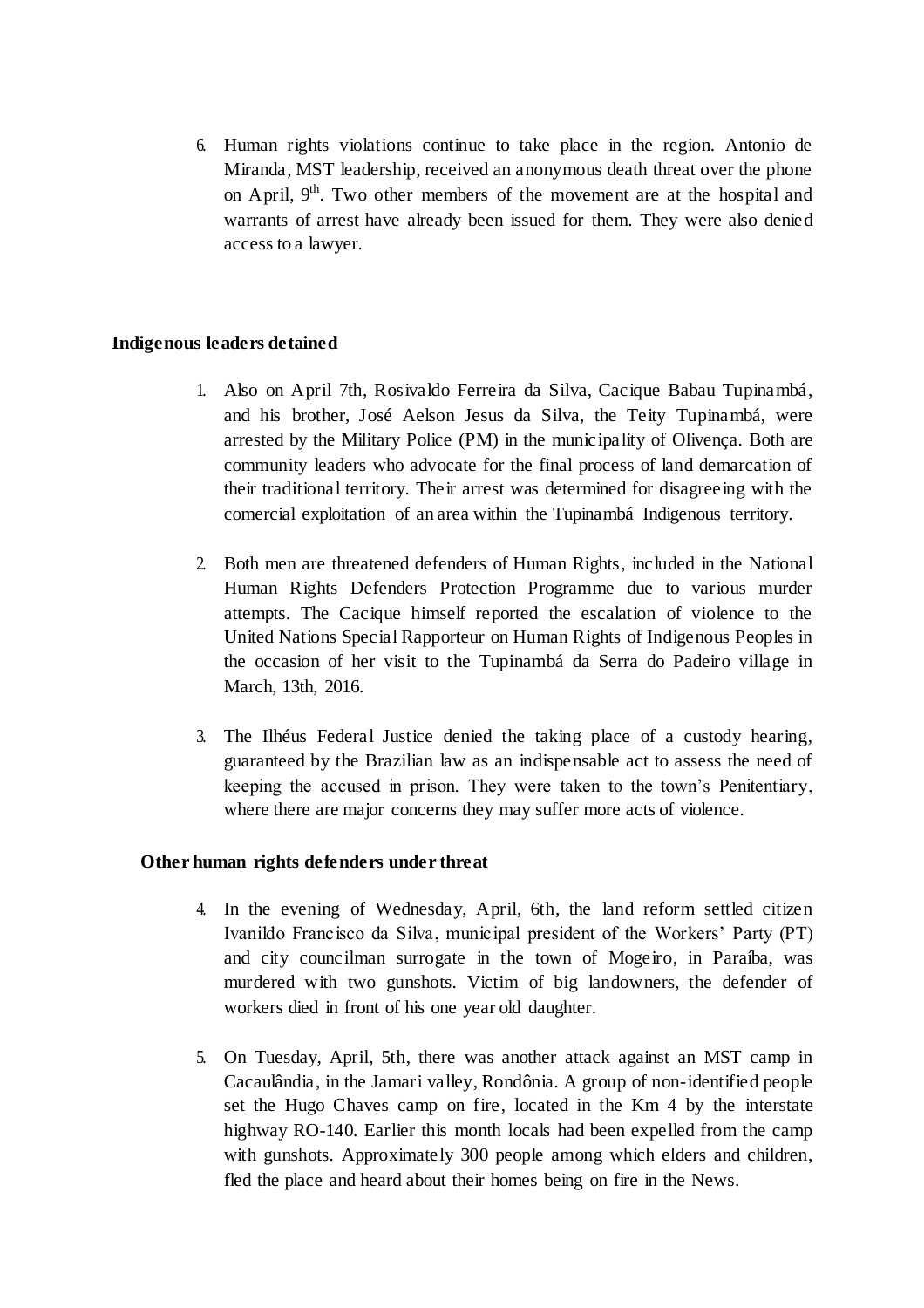- 6. It is important to highlight that the Rondônia state suffers from an increasing violence in 2016, led mainly by farmers and their staff. Two rural workers are missing in the State and a carbonized corpse has been recently found. The Human Rights organizations point out that this body, still in process of identification, is one of the missing persons.
- 7. Besides, in the last day of March, in the hinterland settlement Cruzeiro, in the municipality of Palmerândia, northern Maranhão, the rural worker Zé Sapo was found dead, victim of a gunshot. His death is related to the violent agrarian conflict that the region has faced for nearly a decade now.

### **Request:**

In all the aforementioned cases, urgent measures must be taken by the Brazilian State in order to guarantee investigations, ascertainment of the facts, accountability of the involved, as well as the lives and integrity of the detainees.

For this reason, we hereby ask for support in giving international visibility to the reported cases, as well as pressuring Brazilian authorities to take urgent actions in the following terms:

- 1) Concerning the massacre in the Dom Tomas Balduíno camp:
	- a) That the Federal Public Ministry, through the Federal Prosecutor of Citizens Rights, accompanies the investigations;
	- b) Immediate protection to the Human Rights defenders of the camp must be assured, as well as necessary assistance to all the families that had their relatives killed or wounded in the attack;
- 2) Concerning the incarceration of Cacique Babau and Teity:
	- a) Urge the Brazilian State to guarantee the lives and physical integrity of both men, as it was forwarded by the Associação de Advogados de Trabalhadores Rurais of Bahia to the United Nations Special Rapporteur on Human Rights of Indigenous Peoples;
- 3) In respect to the remaining cases:
	- a) Immediate investigation of all the murder cases and attacks in 2016;
	- b) Immediate action in the State of Rondônia for the investigation of the violations suffered by the rural workers as well as their physical integrity.
	- c) That the Brazilian state adopts immediate actions to protect the Human Rights Defenders in the country;